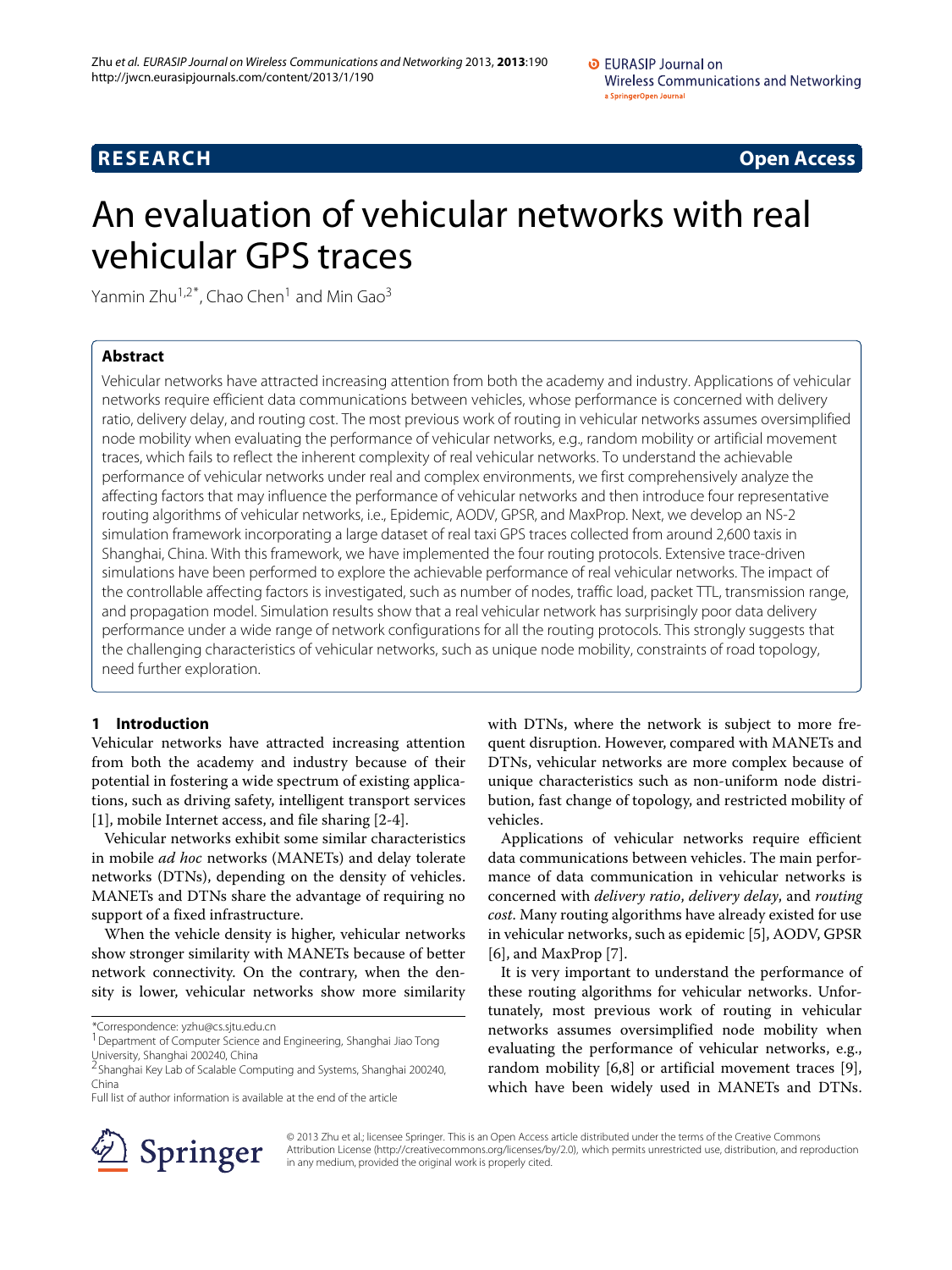They fail to reflect the inherent complexity of real vehicular networks. Several important factors of vehicular networks impact the performance of data delivery in vehicular networks, which should be taken into account, e.g., *vehicle mobility*, *vehicle densit*y, and *radio propagation model*. Vehicle mobility is restricted by underlying roads and may have a great impact on the resulting network topology and hence the availability of radio links between vehicles. As a result, the routing performance of the vehicular network is affected by vehicle mobility [\[10,](#page-9-8)[11\]](#page-9-9).

To understand the achievable performance of vehicular networks under real and complex environments, we first comprehensively analyze the factors that may affect the performance of vehicular networks and then introduce four representative routing algorithms of vehicular networks, i.e., Epidemic, AODV, GPSR, and MaxProp. Next, we develop an NS-2 simulation framework [\[12\]](#page-9-10) incorporating a large dataset of real taxi GPS traces collected from around 2,600 taxis in Shanghai, China. With this framework, we have implemented the four routing protocols.

Extensive trace-driven simulations have been performed to explore the achievable performance of real vehicular networks. The impact of the controllable affecting factors is investigated, such as *number of nodes*, *traffic load*, *packet TTL*, *transmission range*, and *propagation model*. Simulation results show that a real vehicular network has surprisingly poor data delivery performance under a wide range of network configurations for all routing protocols. This strongly suggests that the challenging characteristics of vehicular networks need further exploration, including unique node mobility, constraints of road topology.

In this paper, we have made the following technical contributions.

- We have developed an NS-2 framework incorporating a large dataset of real vehicular GPS traces. It enables us to capture both the real characteristics of vehicle mobility and complex features of urban roads.
- We have implemented four representative routing algorithms in the NS-2 framework and explored the performance of vehicular networks using each of the routing algorithm.
- We have performed extensive simulations to reveal the achievable performance of the routing algorithms in a wide range of affecting factors. Particularly, we have also investigated the impact of the radio propagation model that has usually been ignored in simulation study of previous work.

The rest of this paper is organized as follows. Related work is reviewed in Section [2.](#page-1-0) Section [3](#page-2-0) presents the network model and detailed analysis on factors that affect the performance of vehicular networks. Section [4](#page-2-1) introduces the four selected routing protocols which are implemented with NS-2. In Section [5,](#page-3-0) we present our evaluation methodology and simulation setup. Then, evaluation results are shown in Section [6.](#page-5-0) Finally, we conclude the paper in Section [7.](#page-8-0)

#### <span id="page-1-0"></span>**2 Related work**

Recently, much research efforts have been made to each aspect of vehicular works, including data delivery  $[11,13,14]$  $[11,13,14]$  $[11,13,14]$ , infrastructure  $[15]$ , applications  $[1,16]$  $[1,16]$ , etc.

With increasingly demand of mobile communication on the wheels, much work has made comprehensive performance comparison among different routing protocols for vehicular networks in city traffic scenarios. In [\[17\]](#page-9-15), AODV and OLSR have been evaluated and compared for vehicular networks in urban environment under realistic mobility model called vehicular mobility model which is developed in [\[18\]](#page-9-16). In [\[19\]](#page-9-17), a modified *ad hoc* ondemand distance vector routing (AODV) [\[8\]](#page-9-6) and a modified greedy perimeter stateless routing (GPSR) [\[6\]](#page-9-4) are compared under realistic vehicle traces generated by a multi-agent microscopic traffic simulator (MMTS) which simulates the traffic over the real road map of a city in Switzerland. With the vehicular traces generated by the traffic flow simulator Videlio for a small area of Berlin, Lochert et al. [\[20\]](#page-9-18) compared the routing algorithm AODV, dynamic source routing, and a geographic source routing approach. All the traces are used as input to NS-2 for simulating the mobility of vehicles in the network. All the previous work assume that vehicular networks are similar to MANETs, sharing the common characteristics such as good network connectivity and low mobility in small regions.

Real vehicle traces have also been used for evaluation of vehicular networks. A vehicle-based testbed [\[7\]](#page-9-5) called UMassDieselNet is composed of 30 busses equipped with 802.11b interface and global position service (GPS), which collects the movement traces of the busses that can be used for simulations. Different from generated traces with simple mobility models, real vehicular traces collected are better in reflecting the complications implied by real road traffic, inter-vehicle dependency, and road topology. Vehicular networks behave more like DTNs when the number of vehicles is small, while the vehicles are distributed over a large area. Several routing algorithm have been developed for DTN-like vehicular networks, such as MaxProp [\[7\]](#page-9-5).

There is a preliminary attempt [\[21\]](#page-9-19) to understanding the impact of network properties (connectivity, unpredictability, and resource contention) on performance of different communication routing algorithms, AODV, GPSR, Max-Prop, and epidemic.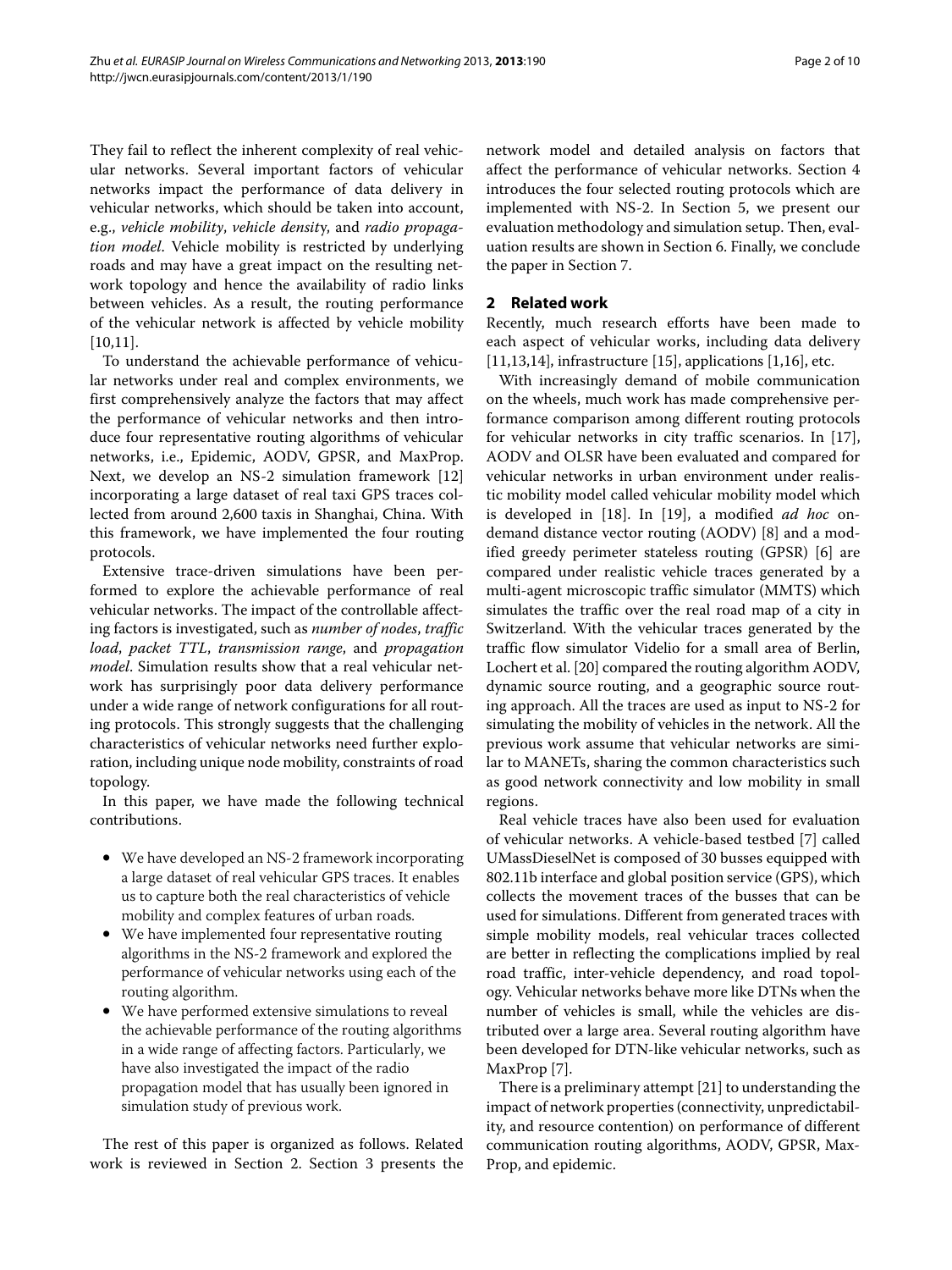In our work, we try to understand the realistic performance of a vehicular network, with different routing algorithms, and study the impact of important factors such as vehicle density, traffic load, packet TTL, transmission range, and propagation model. To this end, we have collected real vehicular traces from over 4,000 taxis in Shanghai, one of the largest metropolises in China, and use them as the input to our NS-2 based simulation framework for vehicular networks.

# <span id="page-2-0"></span>**3 Affecting factors**

In this section, we analyze the important factors that may have great impact on the performance of data delivery of vehicular networks. Among the factors, only a small subset of them can be controlled in simulation study.

- Node mobility. Node mobility is one of the most important factor as it decides the dynamic topology of vehicular network and hence the possible communications among vehicles. Simple mobility can be simulated based on random movement patterns, which has widely been used in simulation study. More convincing mobility traces can be generated by traffic generators based on the actual road map of a city.
- Number of vehicles. In a given region of constant size, as the number of nodes increases the network connectivity becomes better. When the network connectivity is higher, a vehicular network performs more like a MANET; when the network connectivity is lower, it becomes more like a DTN. As a consequence, as the network connectivity changes, the routing algorithm that best suits the vehicular network varies as well.
- Node distribution. In the real world, vehicles are not uniformly distributed in the given region. Hot spots like commercial district and shopping centers can attract more people, which results in higher node densities in these areas. The heterogeneous distributions of vehicles raise a great challenge for design of routing algorithms.
- Inter-contact time and duration time. Inter-contact time [\[10\]](#page-9-8) characterizes the distribution of the interval between two inter-vehicle contacts. It is clear that as the inter-contact time is smaller, the network connectivity is better. The duration time of a contact decides the amount of data can be transmitted within a contact, which is typically small, in the scale of seconds. The previous study [\[10\]](#page-9-8) shows that the inter-contact time exhibits an exponential decay of in an urban vehicular environment over a large range of timescale.
- Transmission range. The transmission range plays a significant role in vehicular networks. It is intuitive that when the transmission range is larger, a vehicle

will have more opportunities of communicating with other vehicles. The previous study [\[22\]](#page-9-20) presents experimental results on the performance of a vehicular network in different scenarios, which show that vehicles equipped with 802.11b can communicate with each other when the distance is up to around 500 m.

- Radio propagation model. The radio propagation model in urban areas is complex considering buildings and other obstacles along the roads which have a significant impact on the effective transmission range. NS-2 implements three different radio propagation models [\[12\]](#page-9-10): free space model, two-ray ground reflection model, and shadowing model. To study the impact of radio propagation models, we investigate the two-ray ground model and the shadowing model. The parameters of the Shadowing Model are chosen according to city scenarios in [\[19\]](#page-9-17): path loss exponent  $\beta = 3.5$ , and deviation  $\sigma_{dB} = 6$ .
- Traffic load. The performance of a vehicular network is also highly affected by the traffic load. When the network traffic load is light, a given packet has a higher probability of being relayed by intermediate nodes; otherwise, it may be queued at intermediate nodes and a long delivery delay can be experienced.
- Time-to-Live (TTL) of packets. In practice, each packet is associated with a TTL. Beyond the TTL, a packet is considered useless. As the TTL is larger, a packet has a longer time to reach the destination, and hence, the delivery probability becomes higher.

# <span id="page-2-1"></span>**4 Representative routing algorithms**

One of the most important factors impacting the performance of vehicular networks is the routing algorithm adopted by the vehicular network. Routing algorithms have a significant impact on routing path selection of data packets. Given a specific vehicular network, different routing algorithms lead to very different performance. We list the representative routing algorithms for vehicular networks in Table [1.](#page-2-2)

In a routing algorithm, there are three important processes which may eventually influence the performance of vehicular networks. The *first* process concerns the establishment of a routing path from the source to the destination. In a dense network like MANET, it is good

#### **Table 1 Components of routing protocols**

<span id="page-2-2"></span>

| Routing<br>establishment | Forwarding<br>strategy      | <b>Maintain or</b><br>recover strategy |  |
|--------------------------|-----------------------------|----------------------------------------|--|
| Proactive                | Routing table based         | Beacon                                 |  |
| Reactive                 | Greedy forwarding<br>Greedy |                                        |  |
| Per-hop decision         | Semi-controllable           | Store and carry                        |  |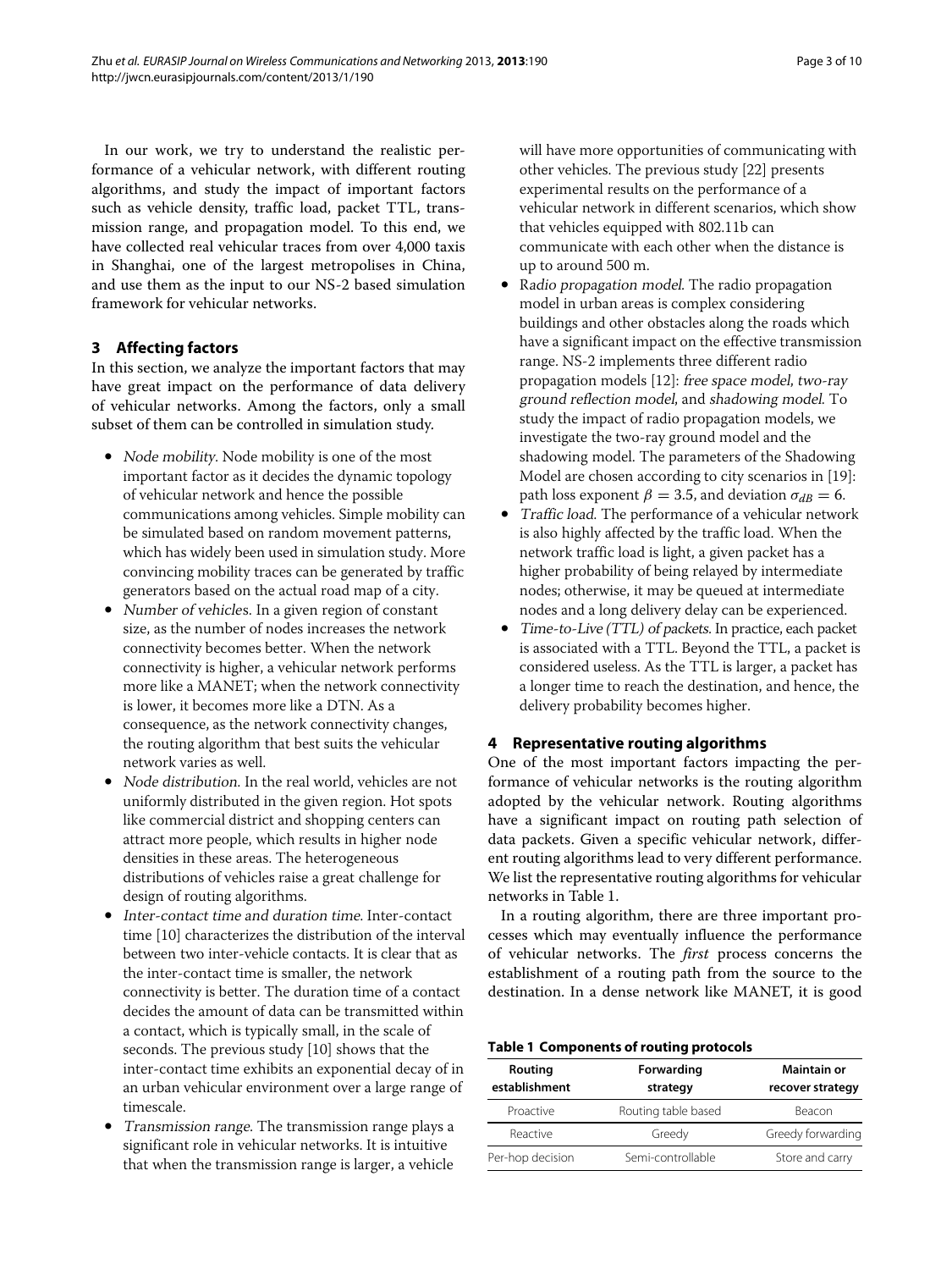to proactively establish a routing before packets are transferred. However, in sparse, delay-tolerant networks like DTN, a connected routing path usually does not exist. It would be a waste to build routing paths with significant communication overhead. The *second* process is decided by the first process. A table-based forwarding method can be chosen as the forwarding strategy, when a routing path has been established. In this case, packets are forwarded in likely the most efficient way, which leads to a high delivery ratio. As mentioned before, in vehicular networks with sparse density and high mobility, finding a connected routing path is usually difficult, if not impossible. If the first process is absent for routing path establishment, some semi-controllable forwarding and greedy forwarding methods have frequently been used in vehicular networks. Such forwarding methods can increase the delivery performance by consuming more network resources, such as channel occupation and bandwidth. Then *third* process concerns how routing paths can be maintained and how a routing failure can be coped with. In vehicular networks, different combinations of the processes can obtain varying performance of data transmission.

We have selected four typical routing protocols for evaluation of performance of vehicular networks. We make a brief comparison of four representative protocols in Table [2,](#page-3-1) and detail discussions on these protocols are as follows.

- Epidemic. It is proposed for those partially connected ad hoc networks, which was presented in [\[5\]](#page-9-3). With this algorithm, a vehicle randomly selects a packet and forward it to each of the vehicles that it can communicate. As a result, when the network traffic is low, this algorithm can obtain good performance of data transmission; otherwise, the performance suffers because of the high communication overhead.
- AODV. It is a representative example of reactive routing protocols. However, AODV may fail frequently due to the sparse feature of a vehicular network. To make a fair comparison with other protocols, we revise it such that a packet may be temporarily stored on nodes if there are no relay nodes.
- GPSR. The seminal work [\[6\]](#page-9-4) proposed the greedy perimeter stateless routing protocol for wireless

networks and is frequently used a baseline for vehicular networks. GPSR uses the location of the forwarder and the destination to make forwarding decisions. There are two strategies: greedy forwarding and routing around the perimeter of the region. This semi-controllable per-hop forwarding strategy is also revised with a 'carry' option if there are no relays around. Furthermore, the destination can inform the source node with the help of a location service [\[23\]](#page-9-21). The advanced greedy forwarding [\[19\]](#page-9-17) that utilizes the velocity vector information is also implemented in our simulation. The neighbor discovery and location information beacon interval is set to 2 s.

• MaxProp. Contact opportunities become more precious for highly sparse vehicular networks. In [\[7\]](#page-9-5), MaxProp is proposed a multi-copy routing strategy that sorts packets in the buffer and makes forwarding decisions in each contact of two nodes. Neither network topology nor road map is needed to make routing decisions. Contact information is exploited to improve packet delivery. MaxProp uses the delivery likelihood to calculate the path cost to a destination for each packet. Then, it sorts packets by the number of forwarding hops and the path cost. As a result, a packet with a higher probability of reaching its destination is given a high priority.

#### <span id="page-3-0"></span>**5 Evaluation methodology**

This section first introduces the dataset of real vehicular traces, then defines the performance metrics, and finally presents the simulation setup.

#### **5.1 Real vehicular GPS traces**

In the dataset of real traces, there are over 4,000 taxis in the city of Shanghai, China, which are equipped with GPS receiver. These taxis report their real-time positions to a central server which records all the reported positions with corresponding timestamps and taxi IDs. The whole urban size of Shanghai is around 133 km in length and 69 km in width. We select a subset of the GPS traces covering the whole city of Shanghai for simulations, which are reformatted as input to NS-2. The Nam (Network AniMator) visualized snapshot of 1,000 taxis is shown in Figure [1.](#page-4-0) As observed in the snapshot, the distribution of nodes is non-uniform.

<span id="page-3-1"></span>

| Routing algorithm | <b>Establishment</b> | <b>Forwarding strategy</b>          | <b>Maintain or recover</b> |
|-------------------|----------------------|-------------------------------------|----------------------------|
| <b>AODV</b>       | Reactive             | Routing table based                 | Control packets            |
| GPSR              | Per hop              | Semi-controllable(side information) | Greedy forwarding          |
| Maxprop           | Per hop              | Semi-controllable (prediction)      | Store and carry            |
| Epidemic          | Per hop              | Greedy                              | Store and carry            |

#### **Table 2 A comparison of routing protocols**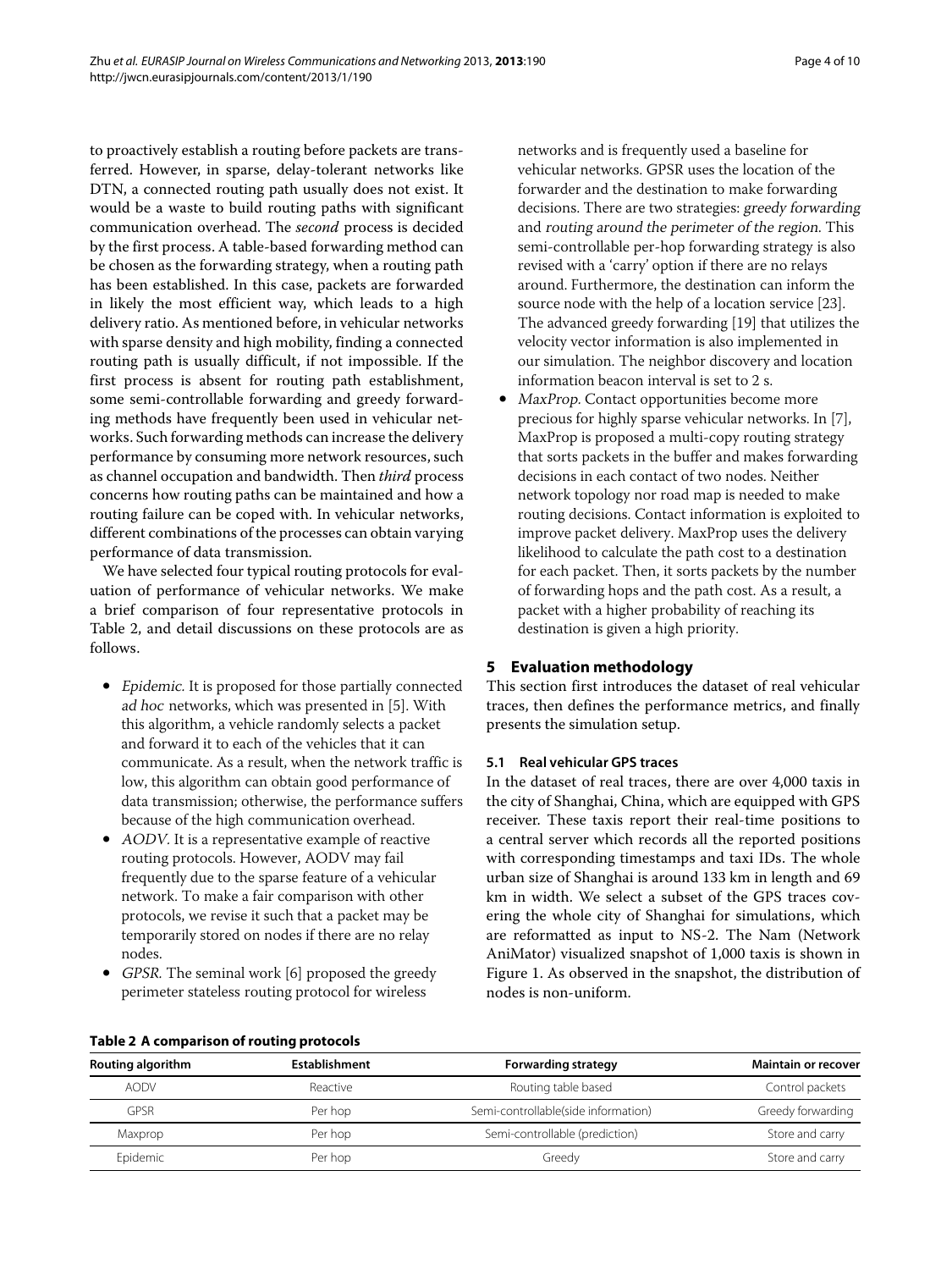

#### <span id="page-4-0"></span>**5.2 Performance metrics**

The performance metrics are defined as follows:

- Packet delivery ratio (PDR). It is defined as the fraction of packets that are evaluated received by their destination vehicles before the TTL expires.
- Average delivery delay. It equals to the average delay of delivery delays of all packets that have been successfully delivered to destinations.
- Normalized routing load (NRL). It is defined as the ratio of extra packet transmissions for packets being delivered from the source to the destination. For multi-copy routing strategies, such as Epidemic and



<span id="page-4-2"></span>

# <span id="page-4-1"></span>**Table 3 Simulation parameters**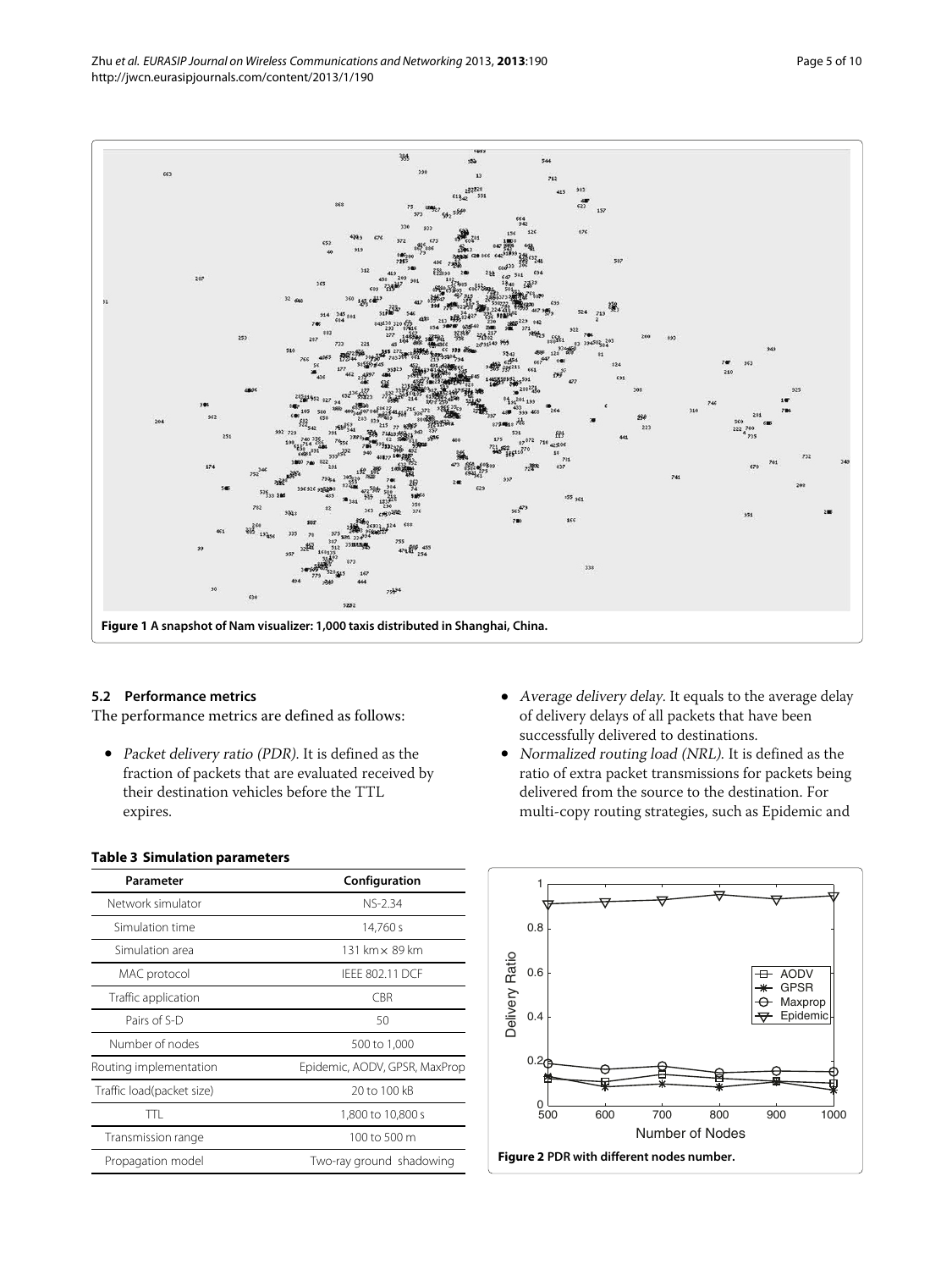<span id="page-5-1"></span>MaxProp, packet copies would introduce extra packet transmissions, and thus, their NRLs are larger than 1.

#### **5.3 Simulation setup**

This section details the simulation set-up. In simulations, we use the NS-2 simulator of version 2.34.

We implement the DTN extension of buffer management for all of the four routing protocols. The buffer size of each vehicle is set to be infinite, and the packets in the buffer queue are sorted by decreasing residual time to expire. The wireless channel interference model is set as the default value in NS-2, and we leave radio contention to be resolved the 802.11 MAC. The bandwidth is set to 2 Mbps. We randomly select 50 pairs of nodes as source and destination. The traffic generated at a node is set to CBR (constant bit rate) and all traffic is generated in the first hour of simulation. The number of total

<span id="page-5-3"></span>packets originated by the senders is 500. The parameters for simulations are listed in Table [3.](#page-4-1) In simulation, the default parameters are set as follows: number of nodes =  $500$ ; traffic load =  $40$  KB; TTL of packets =  $7,200$  s; transmission range = 400 m; propagation model is two-ray ground.

#### <span id="page-5-0"></span>**6 Evaluation results**

This section presents evaluation results and describes our observations.

#### **6.1 Impact of number of vehicles**

The number of nodes increases from 500 to 1,000. We can observe that the PDR of all the routing algorithms is relatively steady in Figure [2.](#page-4-2) Epidemic performs best, while MaxProp and other two routing algorithms perform worse than Epidemic. For delivery delay in Figure [3,](#page-5-1)

<span id="page-5-2"></span>

<span id="page-5-4"></span>





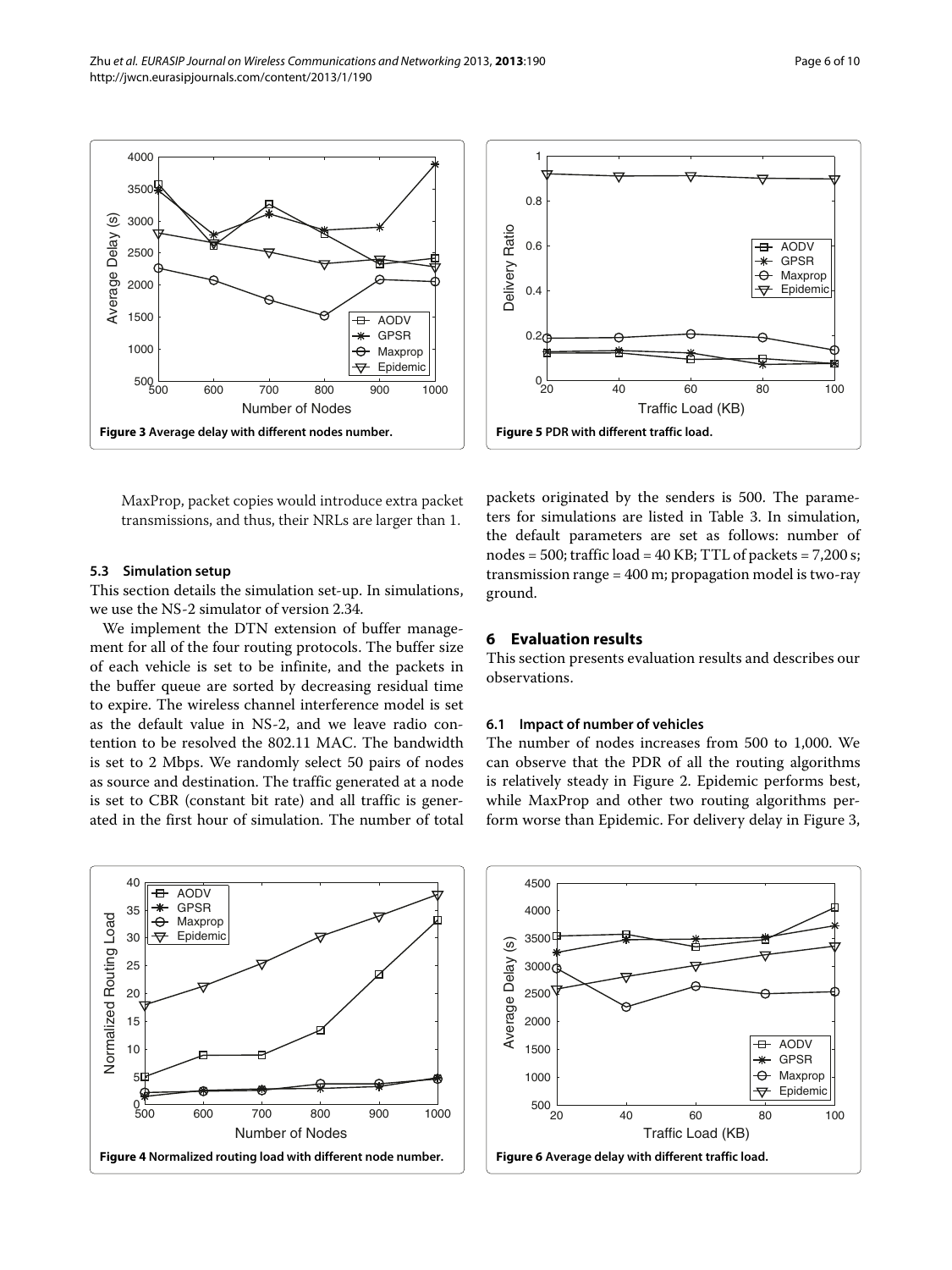as the number of nodes increases, the average delivery delay packets using AODV performs better. This is because there is better network connectivity and consequently communication opportunities between nodes enlarge. The interesting point is that the delivery delay using MaxProp first decreases and then increases. The decrease of the delay is due to more opportunities for being relayed to destinations when the number of nodes is larger at the very beginning. However, as the number of nodes continue to increase, the connectivity becomes better. This causes that DTN-lie routing performs worse. This phenomenon will be further confirmed in the study of impact of transmission range.

<span id="page-6-0"></span> $^{0}$ <sub>20</sub>

Normalized Routing Load

Normalized Routing Load

Another observation is that the delay performance of GPSR, which quickly increases when the number of nodes becomes larger. The previous work [\[24\]](#page-9-22) has pointed out that non-optimal routing and the routing loop problem are affected by the node degree and location

<span id="page-6-1"></span>1800 3600 5400 7200 9000 10800

 $0 - 1800$ 

0.2

 $0.4$ 

Delivery Ratio

**Delivery Ratio** 

0.6

0.8

1

network topology.

#### **6.2 Impact of traffic load**

We next study the impact of traffic load on the performance of vehicular network and the performance comparison of different routing algorithms is reported in Figures [5,](#page-5-3) [6,](#page-5-4) and [7.](#page-6-0) The PDR decreases and the average







<span id="page-6-2"></span>inconsistencies. Especially in our simulation, the vehicular network behaves more complicated in connectivity, location-based routing performs worse because of nonuniform distribution of nodes and highly dynamic

The NRL of each routing algorithm is shown in Figure [4.](#page-5-2) As expected, the cost of Epidemic is the largest. Max-Prop performs as stable as GPSR, since MaxProp forwards packets with the maximum delivery probability. Also, communication overhead of GPSR is mainly incurred by beacon packets which are determined by the beacon interval.



 AODV GPSR Maxprop Epidemic

 $\overline{+}$ 

 $\Theta$ ₩

<span id="page-6-3"></span>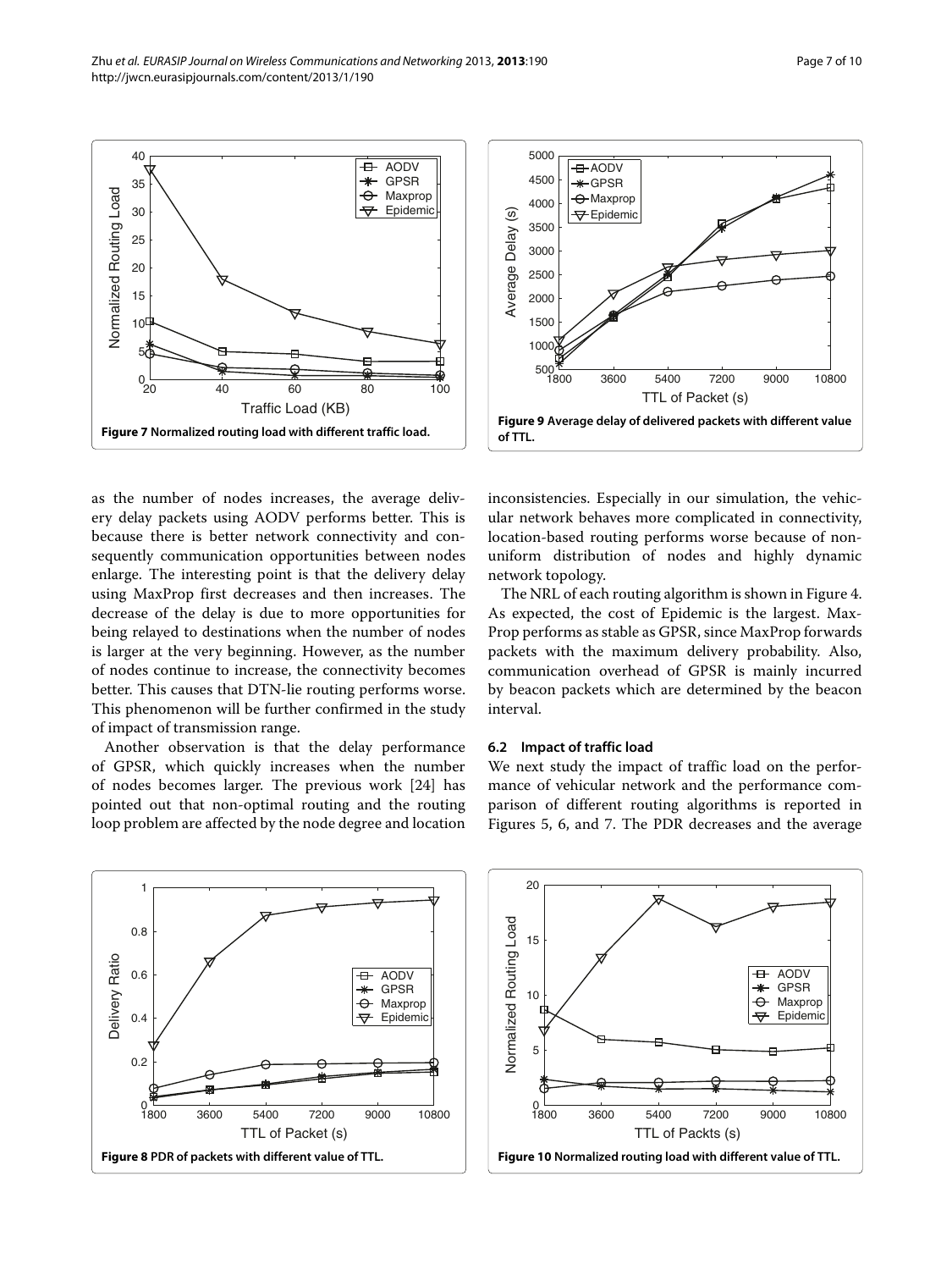

<span id="page-7-0"></span>delay increases as the traffic load becomes heavier for most of the routing algorithms, except MaxProp which performs well even when the traffic load is heavy. For NRL in Figure [7,](#page-6-0) when the traffic load is light, because of the greedy strategy of packet replication, the NRL of Epidemic keeps good. When the traffic is heavy, the NRL of Epidemic decreases. It is because that the network capacity is limited and excessive packets hinders the successful delivery of all packets. For the other two algorithms, as the traffic load increases, the proportion of control packets decreases, and hence, the NRL decreases.

# **6.3 Impact of TTL**

Figures [8,](#page-6-1) [9,](#page-6-2) and [10](#page-6-3) show the study of the impact of TTL on packet delivery ratio. Except Epidemic, MaxProp performs better than AODV and GPSR. For average packet



<span id="page-7-2"></span>delay, MaxProp also performs the best, and the other two routing strategies perform worse. In Figure [10,](#page-6-3) we can see that the cost of Epidemic increases as the TTL increases. In comparison, the rest two routing algorithms perform relatively stable as the TTL increases.

### **6.4 Impact of transmission range**

In Figures [11,](#page-7-0) [12,](#page-7-1) and [13,](#page-7-2) we study the impact of transmission range. We can see that AODV, GPSR, and Epidemic perform better as the transmission range is larger. MaxProp performs inversely, which is reasonable due to the greedy strategy of packet replication that causes significant contentions. The average delay of other three algorithms all decreases when the transmission range increases which makes the network connectivity better. On the contrary, the average delay of packets increases

<span id="page-7-1"></span>

<span id="page-7-3"></span>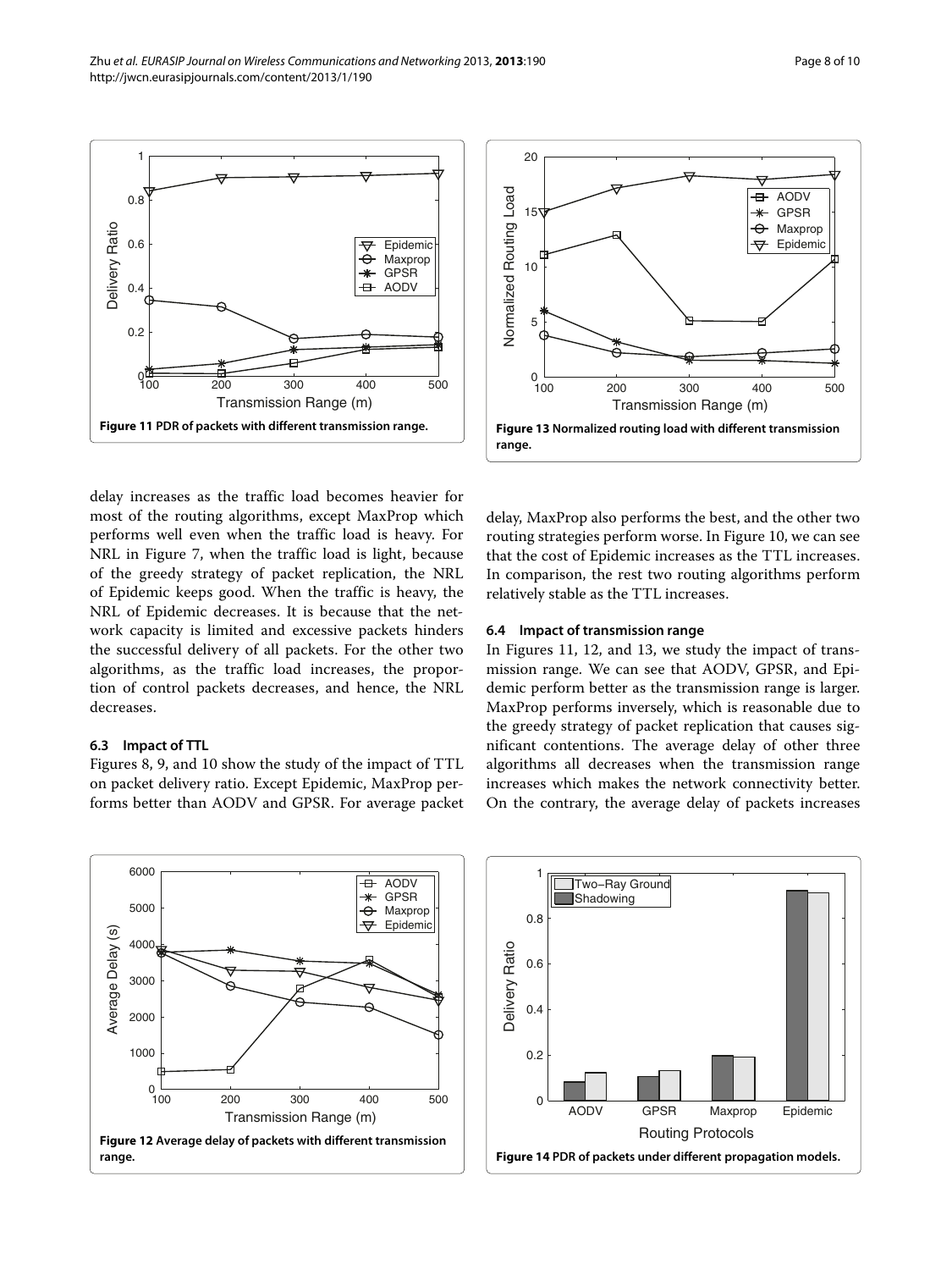

<span id="page-8-1"></span>for AODV. This is caused by the extremely poor delivery ratio of AODV (see Figure [11\)](#page-7-0). AODV performs poorly with the communication range of 100 m. When network connectivity becomes better with larger communication ranges, the communication between two nodes over a long distance is feasible. Figure [13](#page-7-2) shows that the NRL of AODV increases dramatically with the increasing communication range, which is caused by broadcast of control packets (RREQ) [\[19\]](#page-9-17). The NRL of MaxProp and GPSR are modest.

#### **6.5 Impact of propagation model**

We study the performance under both the two-ray ground mdoel and the shadowing propagation model. As shown in Figure [14,](#page-7-3) AODV and GPSR under the more realistic propagation model perform worse than under the simple model in terms of PDR. In Figure [15,](#page-8-1) the delivery



delay becomes smaller under the shadowing propagation model. This is a result of less channel contention. Meanwhile, more overhead is incurred when using the shadowing model, as shown in Figure [16.](#page-8-2) This is because the link connectivity is not decided only by the transmission range but also the propagation model. Thus, routing algorithms perform more poorly, especially for AODV.

# **6.6 Summary**

Although the DTN-like routing algorithm MaxProp performs better than the other two routing algorithms under many configurations, its performance is still not good. A high delivery ratio is achieved by Epidemic, but high communication overhead is incurred. In summary, each of the factors mentioned above should be taken into account when designing routing strategies for vehicular networks.

# <span id="page-8-0"></span>**7 Conclusions**

In this paper, we have presented an evaluation of vehicular networks with a large dataset of real vehicular GPS traces collected from over 2,600 taxis in Shanghai, China. We have studied four representative routing algorithms, i.e., Epidemic, AODV, GPSR, and MaxProp. In addition, we have investigated a comprehensive set of affecting factors, including vehicle density, traffic load, TTL, transmission range, and propagation model. We have developed an NS-2 model to enable the use of real vehicular traces for realistic simulation study and to support detail simulation of radio propagation and link layer behaviors such as link-layer retransmissions.

Simulation results show that vehicular networks pose unique challenges to routing algorithms. All routing algorithms perform poor in a wide range of network configurations. This suggests that routing design for vehicular networks need further to take the complexity and uniqueness of vehicular networks into account.

#### **Competing interests**

The authors declare that they have no competing interests.

#### **Acknowledgments**

This research is supported by NSFC (nos. 61170238, 60903190, 61027009, 60933011, 61202375, 61170237), Shanghai Pu Jiang Talents Program (10PJ1405800), Shanghai Chen Guang Program (10CG11), MIIT of China (2009ZX03006-001-01), Doctoral Fund of Ministry of Education of China (20100073120021), National 863 Program (2009AA012201 and 2011AA010500), HP IRP (CW267311), SJTU SMC Project (201120), STCSM (08dz1501600, 12ZR1414900), Singapore NRF (CREATE E2S2), and Program for Changjiang Scholars and Innovative Research Team in Universities of China (IRT1158, PCSIRT).

#### **Author details**

<sup>1</sup> Department of Computer Science and Engineering, Shanghai Jiao Tong University, Shanghai 200240, China. 2Shanghai Key Lab of Scalable Computing and Systems, Shanghai 200240, China. <sup>3</sup>HKUST Fok Ying Tung Graduate School, Guangzhou 510730, China.

#### <span id="page-8-2"></span>Received: 29 October 2012 Accepted: 2 July 2013 Published: 13 July 2013